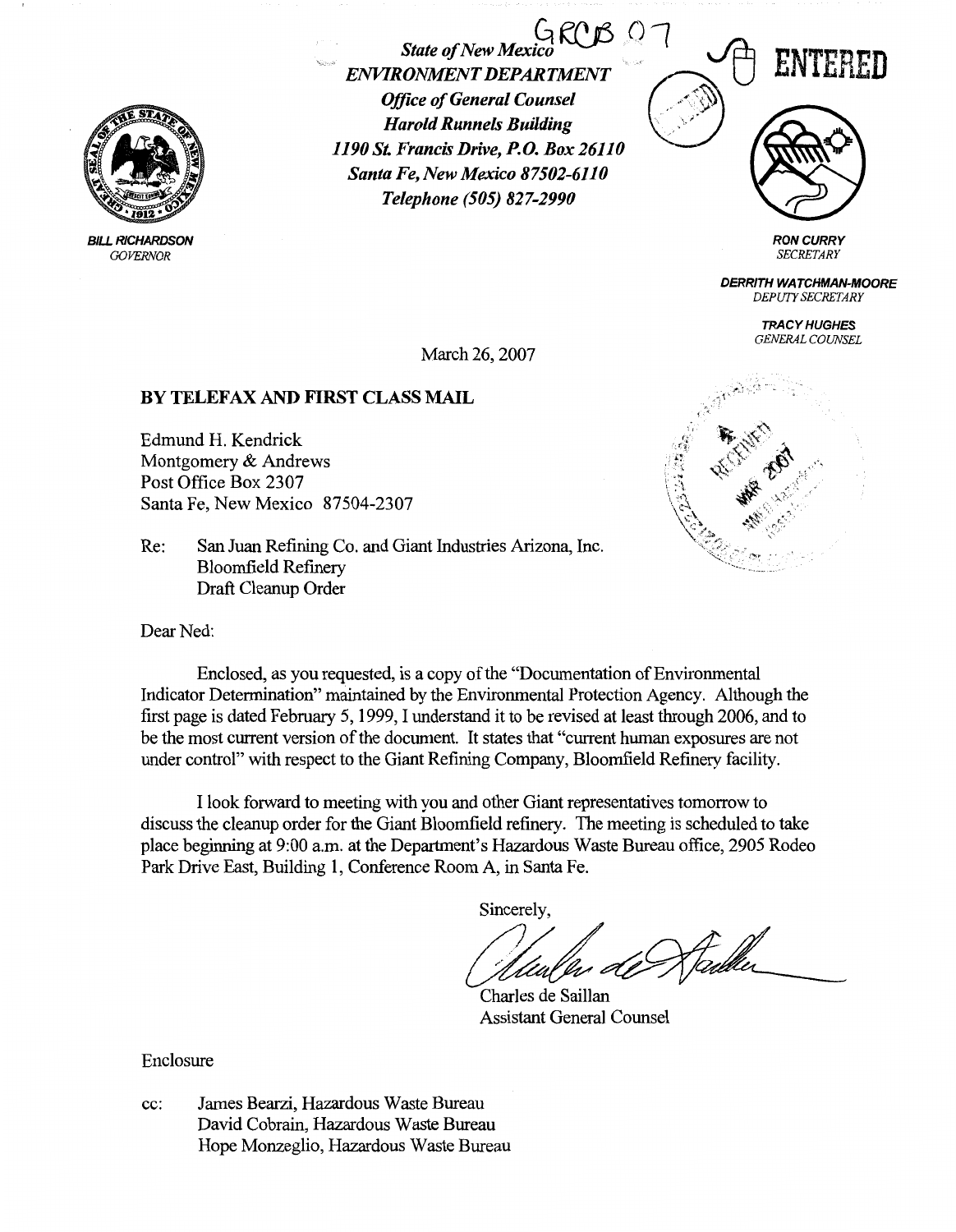$\label{eq:R1} \mathcal{A}^{\frac{N}{2}}(N) = \frac{1}{N} \sum_{i=1}^N \frac{1}{N_i} \sum_{i=1}^N \frac{1}{N_i} \sum_{i=1}^N \frac{1}{N_i} \sum_{i=1}^N \frac{1}{N_i} \sum_{i=1}^N \frac{1}{N_i} \sum_{i=1}^N \frac{1}{N_i} \sum_{i=1}^N \frac{1}{N_i} \sum_{i=1}^N \frac{1}{N_i} \sum_{i=1}^N \frac{1}{N_i} \sum_{i=1}^N \frac{1}{N_i} \sum_{i=1}^N \frac{1}{N_i}$  $\begin{split} \rho^{\alpha\beta\gamma\delta\gamma\delta} \Phi_{\gamma\delta} \\ \approx \sigma_{\gamma\delta} \Phi_{\gamma\delta} \end{split}$  $\mathcal{O}(\mathcal{O}(\log n))$ 

 $\label{eq:2.1} \frac{1}{\sqrt{2\pi}}\int_{\mathbb{R}^3}\frac{1}{\sqrt{2\pi}}\int_{\mathbb{R}^3}\frac{1}{\sqrt{2\pi}}\int_{\mathbb{R}^3}\frac{1}{\sqrt{2\pi}}\int_{\mathbb{R}^3}\frac{1}{\sqrt{2\pi}}\int_{\mathbb{R}^3}\frac{1}{\sqrt{2\pi}}\int_{\mathbb{R}^3}\frac{1}{\sqrt{2\pi}}\int_{\mathbb{R}^3}\frac{1}{\sqrt{2\pi}}\int_{\mathbb{R}^3}\frac{1}{\sqrt{2\pi}}\int_{\mathbb{R}^3}\frac{1$ 

 $\label{eq:2.1} \mathcal{L}(\mathcal{L}^{\text{max}}_{\mathcal{L}}(\mathcal{L}^{\text{max}}_{\mathcal{L}}(\mathcal{L}^{\text{max}}_{\mathcal{L}}(\mathcal{L}^{\text{max}}_{\mathcal{L}^{\text{max}}_{\mathcal{L}}})))))$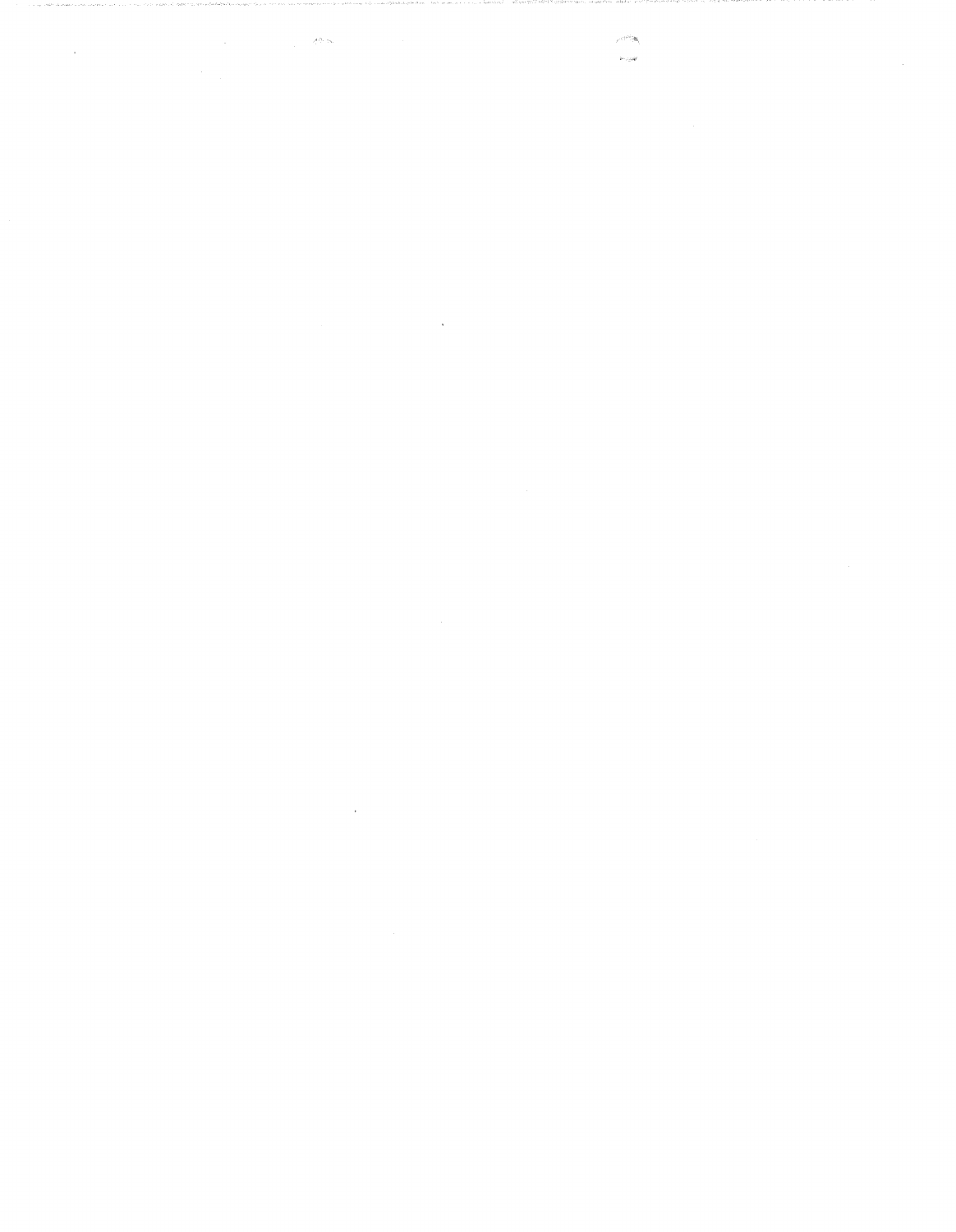#### DOCUMENTATION OF ENVIRONMENTAL INDICATOR DETERMINATION

Interim Final 2/5/99

# **RCRA Corrective Action Environmental Indicator (EI) RCRIS code (CA 725)**

#### **Current Human Exposures Under Control**

| <b>Facility Name:</b>     | <b>Giant Refining Company</b>           |
|---------------------------|-----------------------------------------|
| <b>Facility Address:</b>  | 50 County Road 4990 Bloomfield NM 87413 |
| <b>Facility EPA ID #:</b> | NMD089416416                            |

1. Has **all** available relevant/significant information on known and reasonably suspected releases to soil, groundwater, surface water/sediments, and air, subject to RCRA Corrective Action (e.g., from Solid Waste Management Units (SWMU), Regulated Units (RU), and Areas of Concern (AOC)), been **considered** in this EI determination?

 $X$  If yes - check here and continue with #2 below.

- If no re-evaluate existing data, or
- 
- if data are not available, skip to #6 and enter"IN" (more information needed) status code.

## **BACKGROUND**

#### **Definition of Environmental Indicators (for the RCRA Corrective Action}**

Environmental Indicators (El) are measures being used by the RCRA Corrective Action program to go beyond programmatic activity measures (e.g., reports received and approved, etc.) to track changes in the quality of the environment. The two EI developed to-date indicate the quality of the environment in relation to current human exposures to contamination and the migration of contaminated groundwater. An El for non-human (ecological) receptors is intended to be developed in the future.

## **Definition of "Current Human Exposures Under Control" EI**

A positive "Current Human Exposures Under Control" EI determination ("YE" status code) indicates that there are no "unacceptable" human exposures to "contamination" (i.e., contaminants in concentrations in excess of appropriate risk-based levels) that can be reasonably expected under current land- and groundwater-use conditions (for all "contamination" subject to RCRA corrective action at or from the identified facility (i.e., site-wide)).

## **Relationship of** EI **to Final Remedies**

While Final remedies remain the long-term objective of the RCRA Corrective Action program the EI are near-term objectives that are currently being used as Program measures for the Government Performance and Results Act of 1993, (GPRA). The "Current Human Exposures Under Control" EI are for reasonably expected human exposures under current land- and groundwater-use conditions ONLY, and do not consider potential future land- or groundwater-use conditions or ecological receptors. The RCRA Corrective Action program's overall mission to protect human health and the environment requires that Final remedies address these issues (i.e., potential future human exposure scenarios, future land and groundwater uses, and ecological receptors).

## **Duration** / **Applicability of EI Determinations**

EI Determinations status codes should remain in RCRIS national database ONLY as long as they remain true (i.e., RCRIS status codes must be changed when the regulatory authorities become aware of contrary information).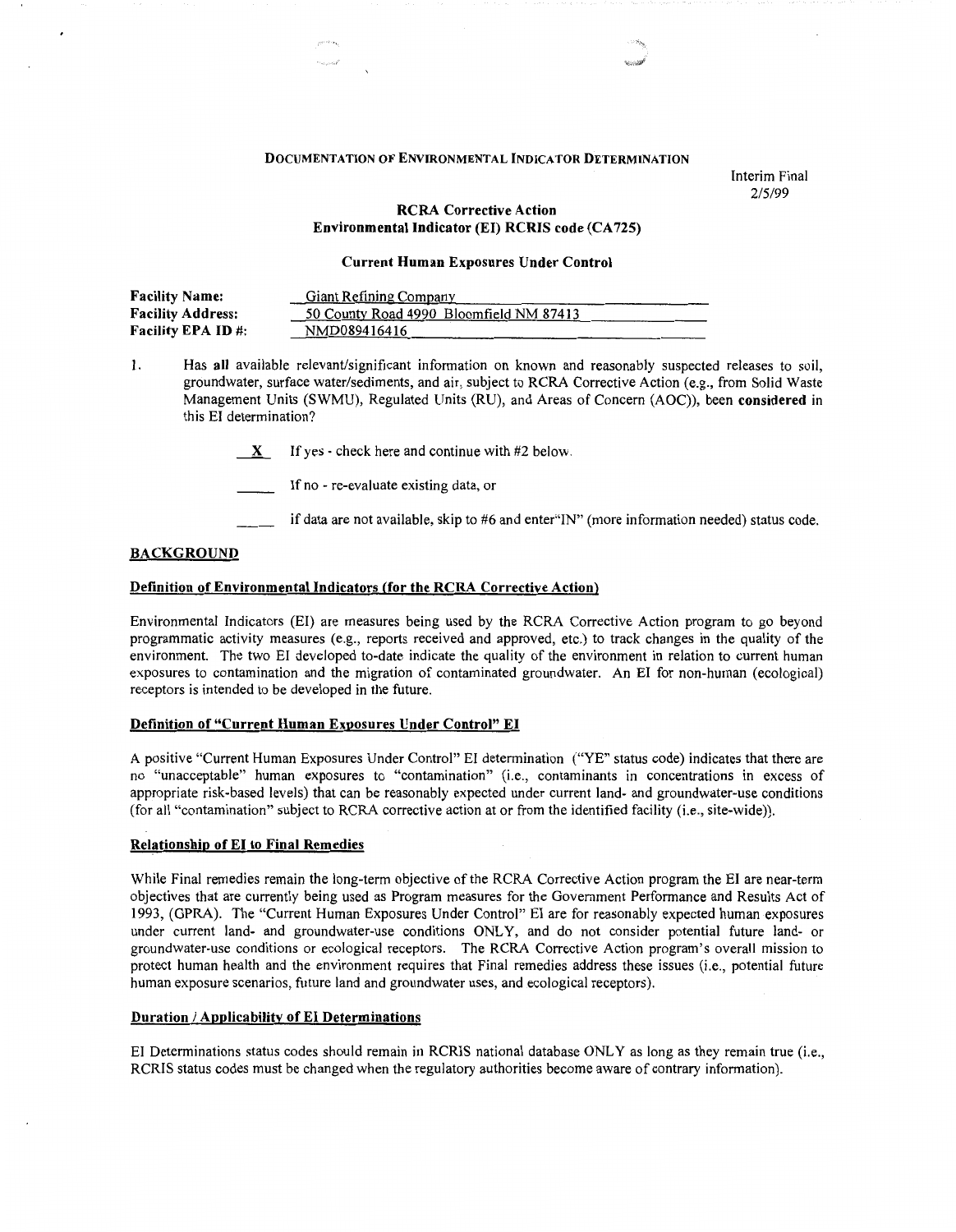## **Current Human Exposures Under Control Environmental Indicator (El) RCRIS code (CA 725)**  Page 2 of 14

2. Are groundwater, soil, surface water, sediments, or air **media** known or reasonably suspected to be **"contaminated"'** above appropriately protective risk-based "levels" (applicable promulgated standards, as well as other appropriate standards, guidelines, guidance, or criteria) from releases subject to RCRA Corrective Action (from SWMUs, RUs or AOCs)?

|                                   | Yes                      | <u>No</u> |    | Rationale / Key Contaminants           |
|-----------------------------------|--------------------------|-----------|----|----------------------------------------|
| Groundwater                       | $\underline{\textbf{X}}$ |           |    | VOCs, SVOCs, TPH, Cr, Pb, Hg, and MTBE |
| Air (indoors) <sup>2</sup>        |                          |           | NA |                                        |
| Surface Soil (e.g., $\leq 2$ ft   | $\mathbf{X}$             |           |    | BTEX, SVOCs and TPH                    |
| Surface Water                     |                          |           |    | <b>BTEX</b>                            |
| Sediment                          |                          |           |    | BTEX, SVOCs, TPH                       |
| Subsurf. Soil (e.g., $>2$ ft) $X$ |                          |           |    | BTEX, SVOCs and TPH                    |
| Air (outdoors)                    |                          |           |    | BTEX, hydrogen sulfide                 |

- If no (for all media) skip to  $#6$ , and enter "YE," status code after providing or citing appropriate "levels," and referencing sufficient supporting documentation demonstrating that these "levels" are not exceeded.
- $X$  If yes (for any media) continue after identifying key contaminants in each "contaminated" medium, citing appropriate "levels" (or provide an explanation for the determination that the medium could pose an unacceptable risk), and referencing supporting documentation.

If unknown (for any media)- skip to #6 and enter "IN" status code.

#### Rationale and Reference(s):

Groundwater contamination as phase-separated hydrocarbons (SPH), dissolved-phase BTEX (benzene, toluene, ethylbenzene, xylenes), other volatile organic compounds (VOCs), naphthalene and other semivolatile organic compounds (SVOCs), Methyl Tertiary-Butyl Ether (MTBE), gasoline- diesel- and oilrange organics (GRO, ORO and ORO), and chromium are present beneath the refinery facility. Based on information provided in Giant Refining Company's, Bloomfield Refinery (Giant) "Discharge Plan Application, Site Investigation and Abatement Plan" (Volumes I and II, July, 1999), the refinery is conducting ongoing total fluids recovery as an interim measure to prevent the migration of contaminants in the groundwater. The lateral extent of the phase-separated hydrocarbon plume has expanded since removal of the hydraulic barrier created by leaks from the Hammond Irrigation Ditch bordering the downgradient side of the refinery.

Historically, hydrocarbon contamination was observed in riverbank deposits along the San Juan River located adjacent to the north of the refinery. Giant Refining Company has constructed a barrier wall along the riverbank, consisting of sheet piles to depths of approximately 15 feet below surface grade and extended by a slurry wall to depths of approximately 30 feet below grade, at the locations where hydrocarbon contamination was observed in the riverbank sediments (the River Terrace Area). Evidence of hydrocarbon contamination has since been observed in seeps along the riverbank since installation of the barrier wall and in a well located on the river side of the barrier.

Petroleum-related contaminants present in the northwest portion of the facility present in various media pose potential exposures to construction workers, and refinery personnel. The information presented below identifies the events from 2001 to present which indicate current human exposures are not under control. Since the June 2001 CA 725 determination, contaminants in the water table aquifer have migrated to the northwest portion of the facility and discharged at the contact between unconsolidated sand and gravel deposits and the Nacimiento Formation, into drainages that connect with the San Juan River. Contamination was also discovered at the River Terrace Area, located adjacent to the San Juan River, in groundwater and subsurface soils. Contaminants are present in groundwater, surface water, sediments, and surface soils,  $(e.g., < 2 \text{ feet})$ , subsurface soil  $(e.g., > 2 \text{ feet})$ .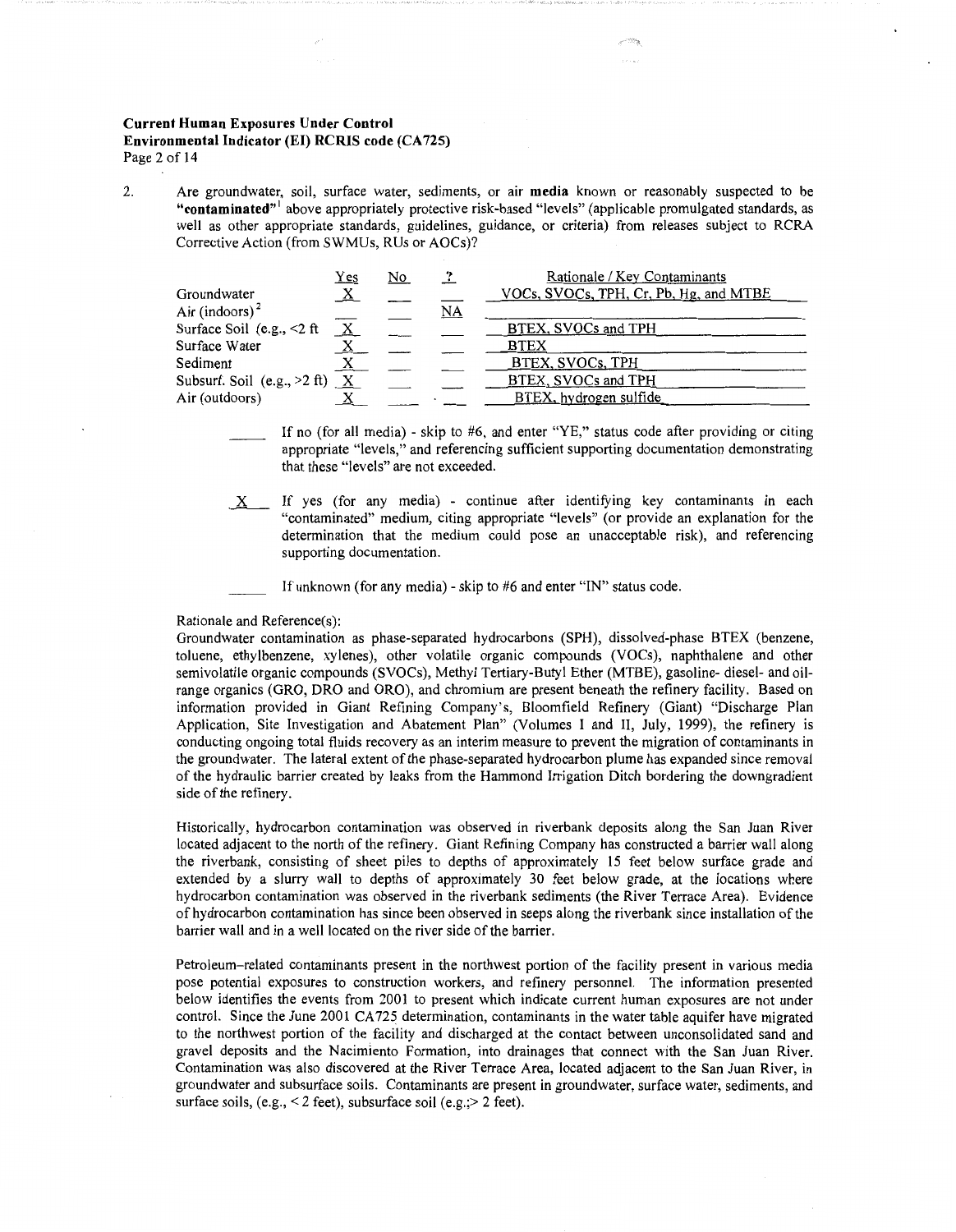## **Current Human Exposures Under Control Environmental Indicator (El) RCRIS code (CA 725)**  Page 3 of **14**

Groundwater contaminants detected beneath the facility include SPH and dissolved-phase BTEX and other VOCs, naphthalene and other SVOCs, MTBE, GRO, DRO and ORO, chromium, lead, and mercury.

Surface water contaminants include dissolved-phase BTEX and have been detected in the San Juan River and the Raw Water Ponds (process water supply). This information is documented in the monthly analytical laboratory results for monthly sampling (November 2005-March 2005) at the Raw Water Ponds and the "Release North of MW-45 Progress Report 9/22/04".

Contaminants detected in surface and subsurface soils, and sediment include BTEX and other VOCs, SVOCs, DRO, and GRO at the River Terrace Area, Seeps MW-45, MW-46, and MW-47 located along the bluff and in drainages intersecting the San Juan River, and also detected in soils during the installation of the Hammond Ditch Liner and North Boundary Barrier Wall. (see references)

Outdoor air is subject to VOC and hydrogen sulfide contamination released from process vents, valves, API separator, tanks, and the surface impoundments.

The Hammond Irrigation Ditch is located along the refinery's northern and western boundaries between the refinery and the San Juan River. The Hammond Conservancy District and Giant lined the Hammond Irrigation Ditch with concrete in 2001 and 2002. The water present in the ditch acted as a hydraulic barrier prior to installation of the liner, confining the bulk of the contaminants to within the refinery boundaries. Giant also installed a french drain to act as a recovery system and to preserve the integrity of the concrete liner. In January 2003, the New Mexico Environment Department (NMED) required the facility to install three monitoring wells (MW-45, MW-46, MW-47) on the north and west sides of the newly lined ditch to evaluate the effectiveness of the recovery system and to determine whether petroleum contamination was migrating beyond the irrigation ditch. In December 2003, the refinery notified NMED of the discovery of SPH in groundwater monitoring well MW-47, located on the river side of the ditch opposite the process area.

In October 2003, Giant informed NMED of the discovery of hydrocarbons in the **#1** East Outfall located northeast of Tanks 13 and 14. Since the discovery of hydrocarbons, Giant has pumped the discharge from the **#1** East Outfall to a collection tank (Tank #38) where the water is then routed to a separator tank (Tank #33), which separates emulsified hydrocarbons by gravitation. The underflow is then routed for discharge to the raw water ponds. During monthly sampling from November through March 2005, effluent from the **#1** East Outfall recovery system entering the raw water ponds exceeded the New Mexico Water Quality Control Commission (WQCC) standard for benzene of 10 micrograms per liter  $(\mu g/L)$  at concentrations ranging from 25  $\mu$ g/L to 99.7  $\mu$ g/L.

In August 2004, NMED discovered active releases of petroleum hydrocarbons to drainages on the north side of the Facility. The drainages are small tributaries to the San Juan River. The releases are identified as the Seep North of MW-45. During the inspection of the drainages in 2004, hydrocarbons had contaminated sediments, surface soils, and subsurface soils and migrated to the San Juan River.

In November and December 2004 Giant discovered additional active releases in arroyos northwest of the Facility. The releases are identified as the Seep North of MW-46 and Seep North of MW-47. These seeps exhibited hydrocarbon stained sediments, surface and subsurface soils and dead vegetation. To assess contaminant migration from these releases, water samples were collected from the San Juan River at the following four locations: North of MW-45, North of MW-46, River Downstream of the Facility, and River Upstream of Facility. River water samples collected in August 2004 from sampling points identified as North of MW-45 and North of MW-46 (initially identified as the Draw North of MW-47) exceeded the maximum contaminant levels (MCL) for benzene (5  $\mu$ g/L) at concentrations of 9.7  $\mu$ g/L and 6.3  $\mu$ g/L, respectively.

In October 2004 and April 2005, Giant conducted an investigation at the river terrace, landward of the sheet-pile barrier wall located along the river northeast of the refinery process area to evaluate for the presence and extent of hydrocarbons in groundwater. During the investigation, two monitoring wells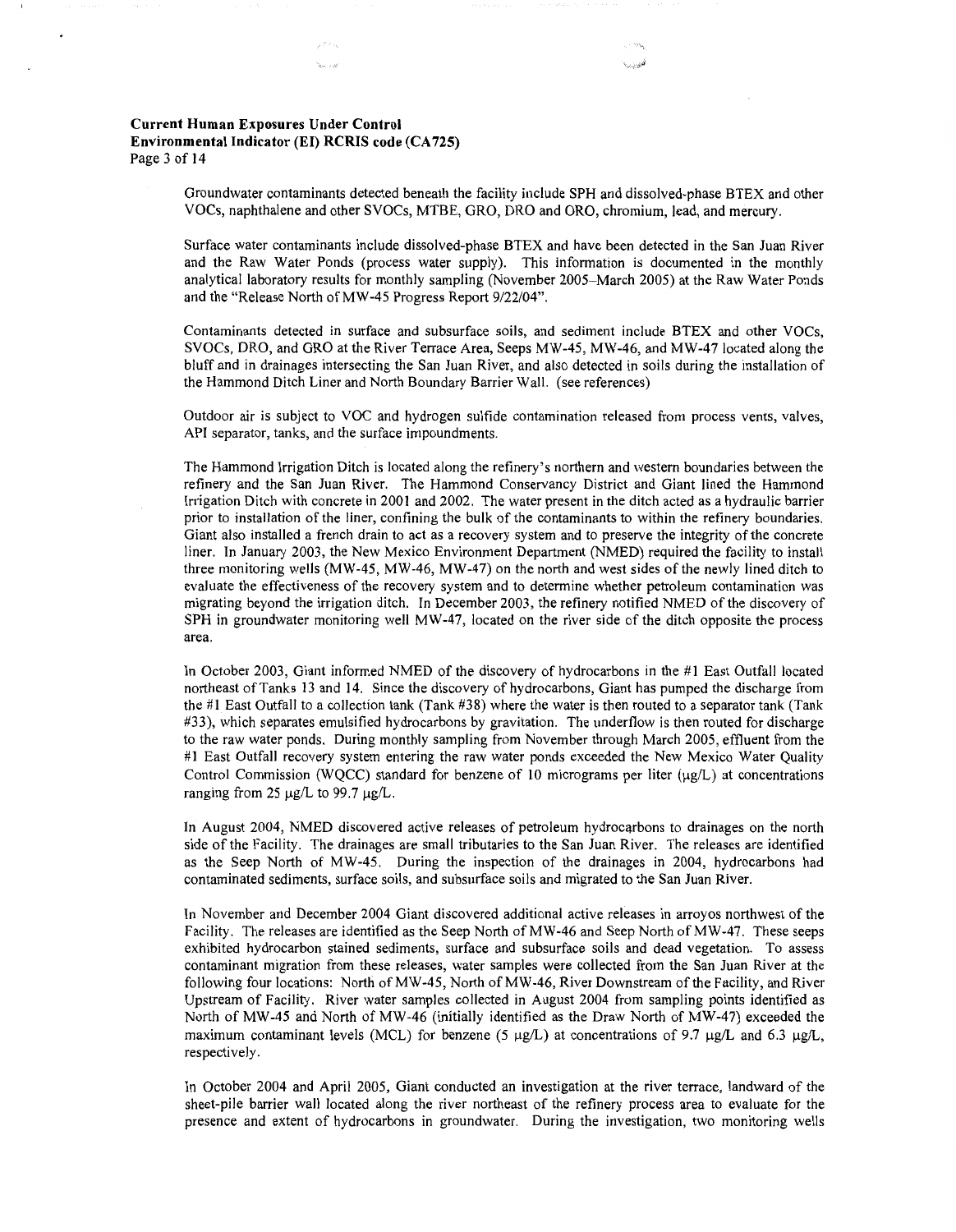## **Current Human Exposures Under Control Environmental Indicator (EI) RCRIS code (CA 725)**  Page 4 of 14

(MW-48 and MW-49) and 13 temporary well points (TP-1 through TP-13) were installed. Hydrocarbon contamination was detected in soil and groundwater samples collected from the borings. The highest concentrations of contaminants were detected near the sheet pilings and barrier wall (installed in 1999). Hydrocarbon contamination also extended to the east. In October of 2004, contaminant concentrations detected in groundwater samples collected from Temporary Wells TP-1, TP-2, TP-5, TP-6, and TP-8 exceeded both the NM WQCC standard for benzene (10  $\mu$ g/L) and the EPA MCL (5  $\mu$ g/L) with concentrations ranging from 98  $\mu$ g/L to 3,100  $\mu$ g/L. The sample results also exceeded the WQCC standard for toluene (750  $\mu$ g/L) and EPA MCL (1,000  $\mu$ g/L) in TP-2 with a concentration of 8,200  $\mu$ g/L. Groundwater samples collected from TP-1, TP-2, TP-4, TP-5, TP-6, and TP-8 contained concentrations that exceeded the WQCC standard for ethylbenzene (750  $\mu g/L$ ) and EPA MCL (700  $\mu g/L$ ) with concentrations ranging from 810  $\mu$ g/L to 5,200  $\mu$ g/L. The WQCC standard for xylenes (620  $\mu$ g/L) was exceeded in TP-1, TP-2, TP-4, TP-5, TP-6, and TP-8 with concentrations ranging from  $1,600 \mu g/L$  to 39,000 µg/L.

#### **Documented Groundwater Contamination**

Chemical analyses of groundwater samples collected in March and August 2003, detected benzene and ethylbenzene in excess of the EPA MCLs and WQCC standards in the following monitoring wells and piezometers: MW-47, MW-45, P-4, and P-5 which are located on the north side (downgradient) of Hammond Ditch. Benzene concentrations ranged from 160  $\mu g/L$  to 4,400  $\mu g/L$  and ethylbenzene concentrations ranged from 3,000  $\mu$ g/L to 5,500  $\mu$ g/L. Groundwater samples collected from MW-45, P-4, and P-5 exceeded the WQCC standards and EPA MCLs for toluene and total xylenes at concentrations ranging from 630  $\mu$ g/L to 3,000  $\mu$ g/L and 10,000 to 30,000  $\mu$ g/L, respectively.

Chemical analyses of groundwater samples collected in August 2003 revealed chloride concentrations exceeding the WQCC standard (250,000 µg/L) in monitoring wells MW-3, MW-13 (located in the southeastern portion of the facility), MW-27, MW-32, MW-33 (located southwestern portion of the Facility), and MW-47 (located on the north (downgradient) side of Hammond Ditch and east of the process area) at concentrations ranging from 360,000  $\mu g/L$  to 1,400,000  $\mu g/L$ . Sulfate exceeded the WQCC standard (600,000 µg/L) in groundwater samples collected from MW-3, MW-8, MW-12, MW-32, and MW-33 at concentrations ranging from 840,000 to1,900,000 µg/L.

During the March and August 2004 semi-annual and annual groundwater monitoring events, contaminant concentrations detected in groundwater samples collected from monitoring wells and piezometers MW-20, MW-45, MW-47, P-4, P-5, and P-6 exceeded the EPA MCL and WQCC standard for benzene at concentrations ranging from 560  $\mu$ g/L to 21,000  $\mu$ g/L. Toluene exceeded the WQCC standard (750  $\mu$ g/L) in samples collected from monitoring wells MW-20 and MW-45 at concentrations of 1,200 µg/L and 860 µg/L, respectively. Ethylbenzene concentrations also exceeded the WQCC standard and EPA MCL in MW-45, MW-47, P-4, P-5, and P-6 at levels ranging from 900  $\mu$ g/L to 9.100  $\mu$ g/L. Groundwater samples collected from MW-45, MW-47, P-4, P-5, and P-6 exceeded the WQCC standard for total xylenes (620 µg/L) at levels ranging from 7,900 µg/L to 32,000 µg/L. These wells are located on the north side (downgradient) of Hammond Ditch toward the San Juan River with the exception of MW-20, which is located on the south side of Hammond Ditch.

During the August 2004 annual groundwater sampling event, contaminant concentrations detected in groundwater samples collected from the following monitoring and recovery wells exceeded the WQCC standard and EPA MCL for benzene: MW-11, MW-26, and MW-31 (located south of Sullivan Road offsite), MW-21, MW-30, RW-14, RW-15, and RW-16 (located in the tank farm area), MW-39 and RW-3 (located in the vicinity of the Process area) at concentrations ranging from 130  $\mu$ g/L to 9,400  $\mu$ g/L. Contaminants in groundwater samples exceeded the WQCC standard and EPA MCL for toluene in RW-14 and RW-15 at concentrations of 17,000 µg/L and 15,000 µg/L, respectively. The WQCC standard and EPA MCL for ethylbenzene was exceeded in groundwater samples collected from MW-30, RW-14, and RW-15 at concentrations ranging from 1,900 µg/L to 3,200 µg/L. The WQCC standard for total xylenes  $(620 \mu g/L)$  was exceeded in groundwater samples collected from monitoring and recovery wells MW-30,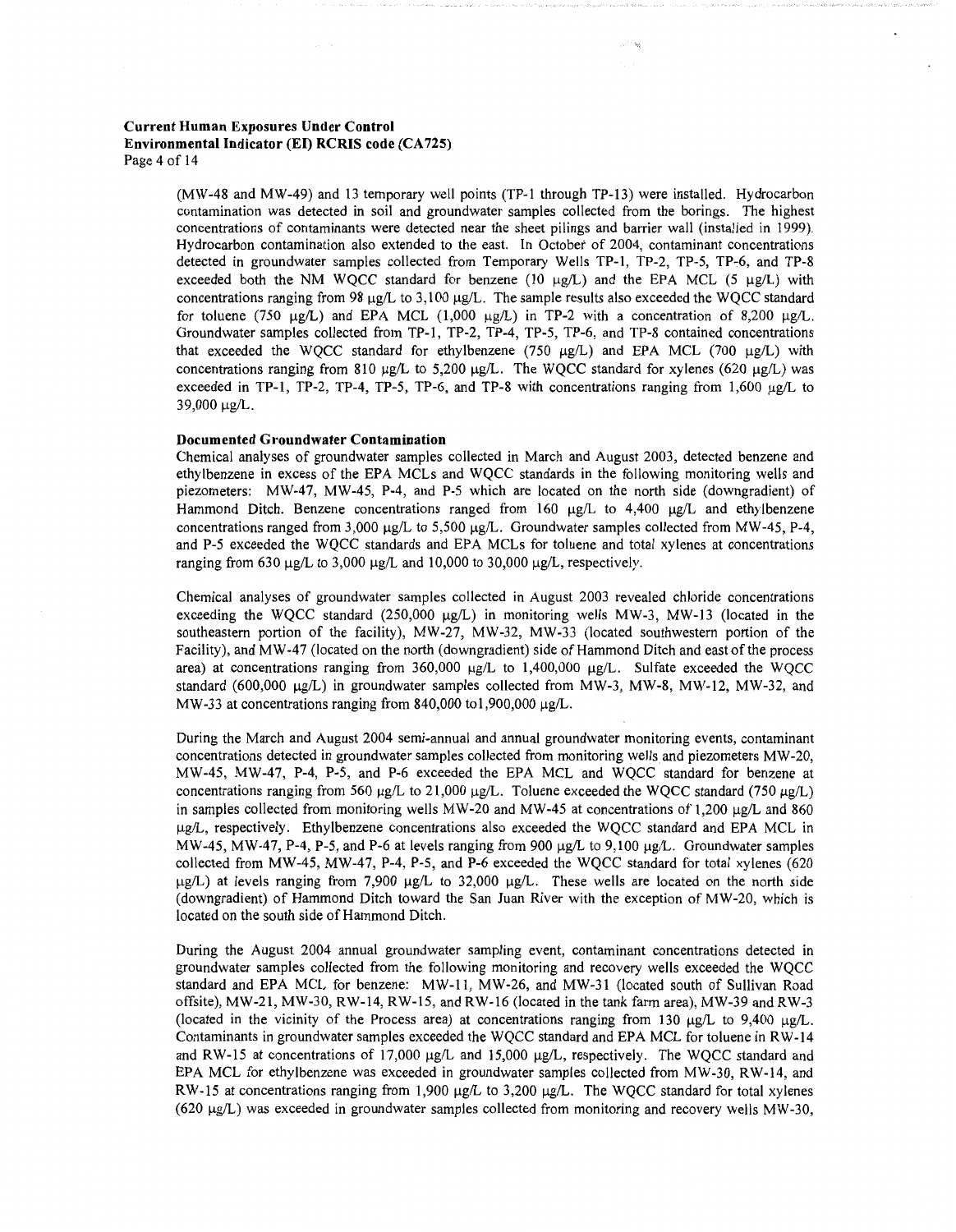## **Current Human Exposures Under Control Environmental Indicator (El) RCRIS code (CA 725)**  Page 5 of 14

MW-31, MW-39, RW-03, RW-14, RW-15, and RW-15 at concentrations ranging from 1,200  $\mu$ g/L to 22,000 µg/L.

Analyses of the March and August 2004 groundwater sampling events, detected MTBE in the following monitoring wells and piezometer: MW-13, MW-20, MW-21, MW-29, MW-35, MW-36, MW-37, MW-38, MW-44, and P-6 at concentrations ranging from 2.6 µg/L to 26,000 µg/L. These wells are located in the tank farm area, north of the process area, and south of Sullivan Road. The EPA Region 6 Human Health Medium-Specific Screening Level (HHMSSL) for MTBE is 6.2 µg/L. MTBE also is classified as a NM WQCC toxic pollutant.

In August 2005, groundwater sampling revealed benzene concentrations above the WQCC standard and EPA MCL in TP-1, TP-2, TP-5, TP-6, and TP-8, ranging from 280  $\mu$ g/L to 6,100  $\mu$ g/L. A groundwater sample collected from TP-2 exceeded the WQCC standard and EPA MCL for toluene at a concentration of 8,700 µg/L. Contaminants detected in groundwater samples collected from TP-1, TP-2, TP-5, TP-6, and TP-8 exceeded the WQCC standard and EPA MCL for ethylbenzene at concentrations ranging from 2,800 µg/L to 4,200 µg/L. Total xylenes detected in samples collected from TP-1, TP-2, TP-5, TP-6, and TP-8, exceeded the WOCC standard (620  $\mu$ g/L) at concentrations ranging from 7,500  $\mu$ g/L to 25,00  $\mu$ g/L.

Monitoring wells MW-48 (located on the refinery side of the River Terrace sheet pile) and MW-49 (located on the river side of sheet pile) were installed on October 28, 2004. During the installation, soil samples were collected. The soil sample collected during the installation of MW-48 at 5.0 to 6.5 feet contained DRO and GRO concentrations of 140,000 micrograms per kilogram  $(\mu g/kg)$  and 1,500,000 µg/kg, respectively. During the installation of MW-49, a soil sample was collected at a depth of 5.0 feet to 6.5 feet and contained ORO at 550,000 µg/kg.

TPH as DRO was detected in samples collected from TP-1, TP-2, TP-4, TP-5, TP-6, and TP-8 which exceed the Potable Groundwater (GW-1) guideline of200 µg/L for unknown oil, found in the *New Mexico Environment Department TPH Screening Guidelines* (November 2005) at concentrations ranging from 1,100 µg/L to 7,800 µg/L.

As a result of the various releases described above, Giant has excavated contaminated soils at the seeps, has installed containment structures, and implemented various interim measures to help limit off-site migration of petroleum hydrocarbons along the north property boundary of the facility. The first interim measure was the installation of a soil-bentonite slurry containment barrier wall and a total fluids collection and observation well system between January and April 2005. The barrier wall extends approximately 8 to 28 feet below the ground surface in depth, and approximately 2,600 feet in length along the north refinery boundary on the north side of Hammond Ditch, from County Road 4990 to approximately 200 feet east of El Paso pipeline corridor. The fluid collection system consists of 15 recovery wells located between the refinery and the barrier wall and 14 monitoring wells located between the San Juan River and the barrier wall. The second interim measure was the installation of a bioventing remediation system to reduce hydrocarbon concentrations in the area of the river terrace. The bioventing system is comprised of 13 bioventing wells (BV-1 to BV-13) and three dewatering (DW) wells MW-48 serving as a dual purpose well, DW-1 and DW-2. The installation of the North Boundary Barrier wall appears to have slowed but not eliminated the migration of contamination toward the San Juan River. It is unclear if this will be the final remedy. The effectiveness of the bioventing system is remediating the river terrace area is still being evaluated.

## REGULATED UNIT SUMMARY

NMED has determined that Giant Refining Company's Bloomfield Refinery has one regulated unit in interim status consisting of the North and South Oily Water Ponds, a surface impoundment system now designated as the North Aeration Lagoon (NAL) and the South Aeration Lagoon (SAL). The NAL and SAL are located in the northwest portion of the facility, north of the API Separator and south of Hammond Ditch. The NAL and SAL operate as a hazardous waste treatment unit that is regulated under the authority of the Hazardous Waste Act due to the treatment of benzene {hazardous waste Code D018). The NAL and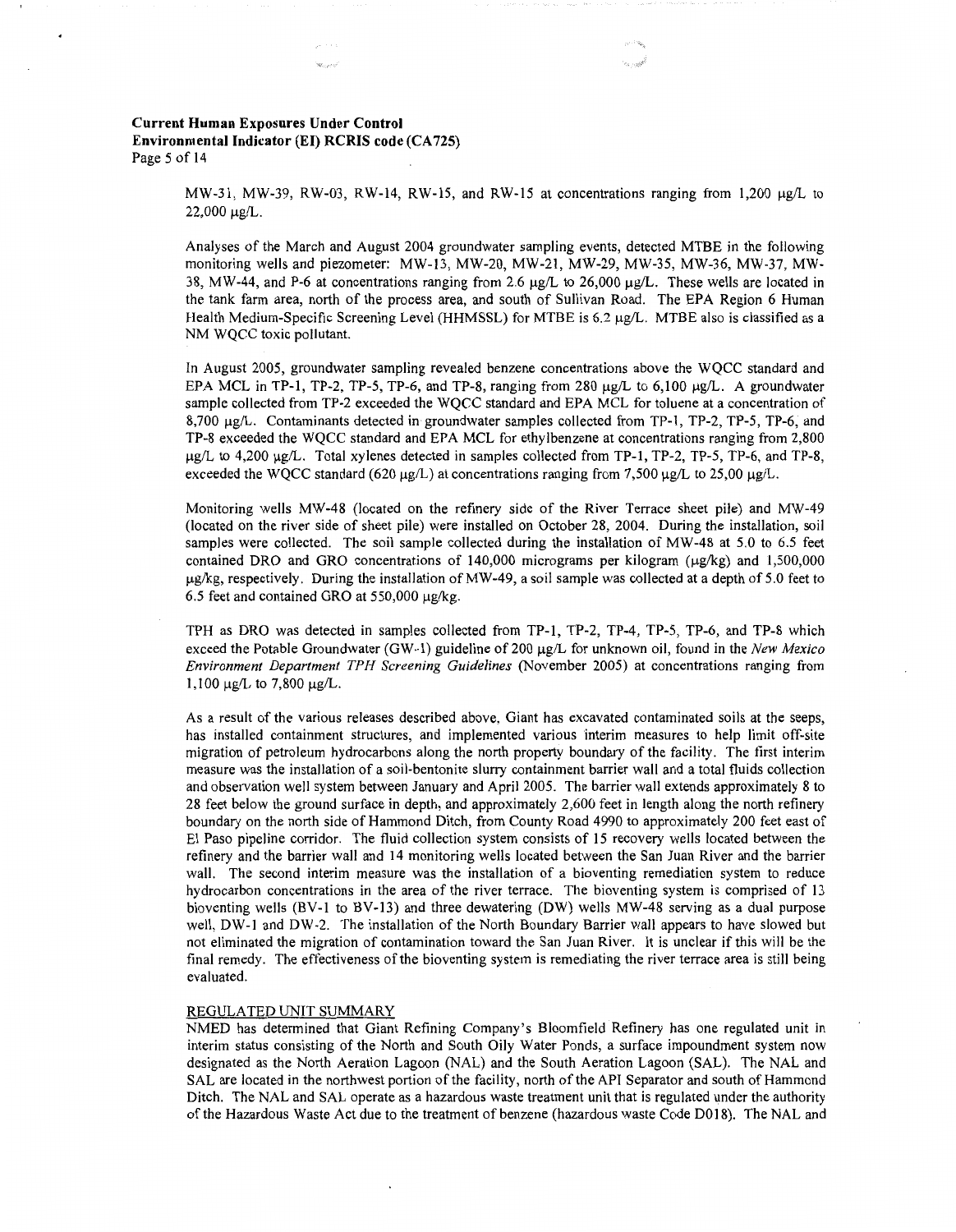#### **Current Human Exposures Under Control Environmental Indicator (EI) RCRIS code (CA 725)**  Page 6 of 14

SAL are utilized to treat refinery wastewater effluent discharged from the API Separator by aeration which meets the definition of aggressive biological treatment as defined in 20.4.1.200 NMAC (incorporating 40 CFR 261.31 (b)). Potential worker and construction worker exposure exists due to air emissions and possible dermal contact.

Solid Waste Management Units (SWMU's) and Areas of Concern (AOC's) SUMMARY NMED has identified the following SWMU's and AOC's, at the facility.

**SWMU #2** The Former Drum Storage Area North Bone Yard was identified as a SWMU during a RCRA Facility Assessment (RFA) conducted in June 1987 by EPA and is located north of the former evaporation ponds (raw water ponds) on the northeast corner of the Facility. In July 1987, drums were removed from the North Bone Yard to the Warehouse Yard. The number and contents of the relocated drums is not clear. Monitoring well MW-1, located in the North Bone Yard, was sampled during both of the Phase III RFA events, and no targeted VOC's and SVOC's were detected. Currently, the North Bone Yard stores empty drums. It is not known if the North Bone Yard was used for waste storage in the past and it is not known whether any of these drums leaked. Due to the ambiguity of the SWMU, it is unclear if human exposures are controlled.

**SWMU #3** The Underground Piping currently in use consists of several underground piping systems at the Facility. Due to the age of the refinery, operating activities, and age of piping at the Facility, it is likely the piping has contributed to releases of hazardous and other petroleum constituents into the environment in the past. Most of the current underground piping is associated with the transport and loading product areas, the Above Ground Storage Tank (AST) Fann, and the wastewater collection system. The wastewater collection system includes a network of curbing, paving, catch basins, and refinery sumps associated with the storm water collection system, loading terminal sumps, drains, and underground piping that collects rainwater and other effluent from various process areas within the refinery. The wastewater is conveyed to the API separator. Underground piping is a potential source of contamination due to the nature of activities conducted at the facility since operations began in the 1950's. The Groundwater Technology Incorporation (GTI) 1993 Report states, "[f]rom previous investigations, a separate-phase hydrocarbon (SPH) plume has been partially delineated at the BRC [Bloomfield Refining Company] site, extending from the western area of the site (near the offices) to the eastern portion of the AST Farm. The sources of this plume are believed to be product releases which have occurred from AST's and associated piping over many years of the facility's operation as a petroleum refinery." The underground piping system will need to be further investigated to determine the potential threat to groundwater. Potential refinery and construction worker exposures could occur via construction and other activities in this area.

**SWMU #4** The Transportation Terminal Sump (TTS) is located in the southern portion of the refinery, south of Sullivan Road and south of the liquid propane gas (LPG) bullet tanks. The TTS was an earthen sump used as a truck cleaning area. There is potential for petroleum-related contamination in the vicinity of the TTS because there is no documentation of liners or containment structures in this area. Surface and subsurface contamination may be present as a result of incidental spills associated with truck loading and cleaning operations. In 1986, the sump was backfilled with soil. No investigation or cleanup was conducted at the time.

**SWMU #5** The Heat Exchanger Bundle Cleaning Area (HEB) is located in the southern portion of the Facility. The HEB is used to clean scale deposits from heat exchangers. Historically, this area was used as an empty container storage area and the heat exchangers were cleaned in the process area of an abandoned truck terminal. The west portion of the old abandoned truck terminal has been converted to the Auxiliary Warehouse, and the east portion has been converted to the 90-day storage area. The heat exchanger hydro blast pad is attached to the 90-day storage area. The HEB cleaning takes place in an enclosed room with sheet metal walls, a concrete floor, and an attached outdoor concrete pad. Attached to the concrete pad is a sump approximately four feet wide, 50 feet long, four feet deep, and covered by perforated steel plates. The sump is intended to collect the sludge generated during the cleaning bundle process. An asphalt curb was installed around the perimeter of the concrete pad in 2001. The cleaning of the pad and sump contain sludge, KOSO listed waste.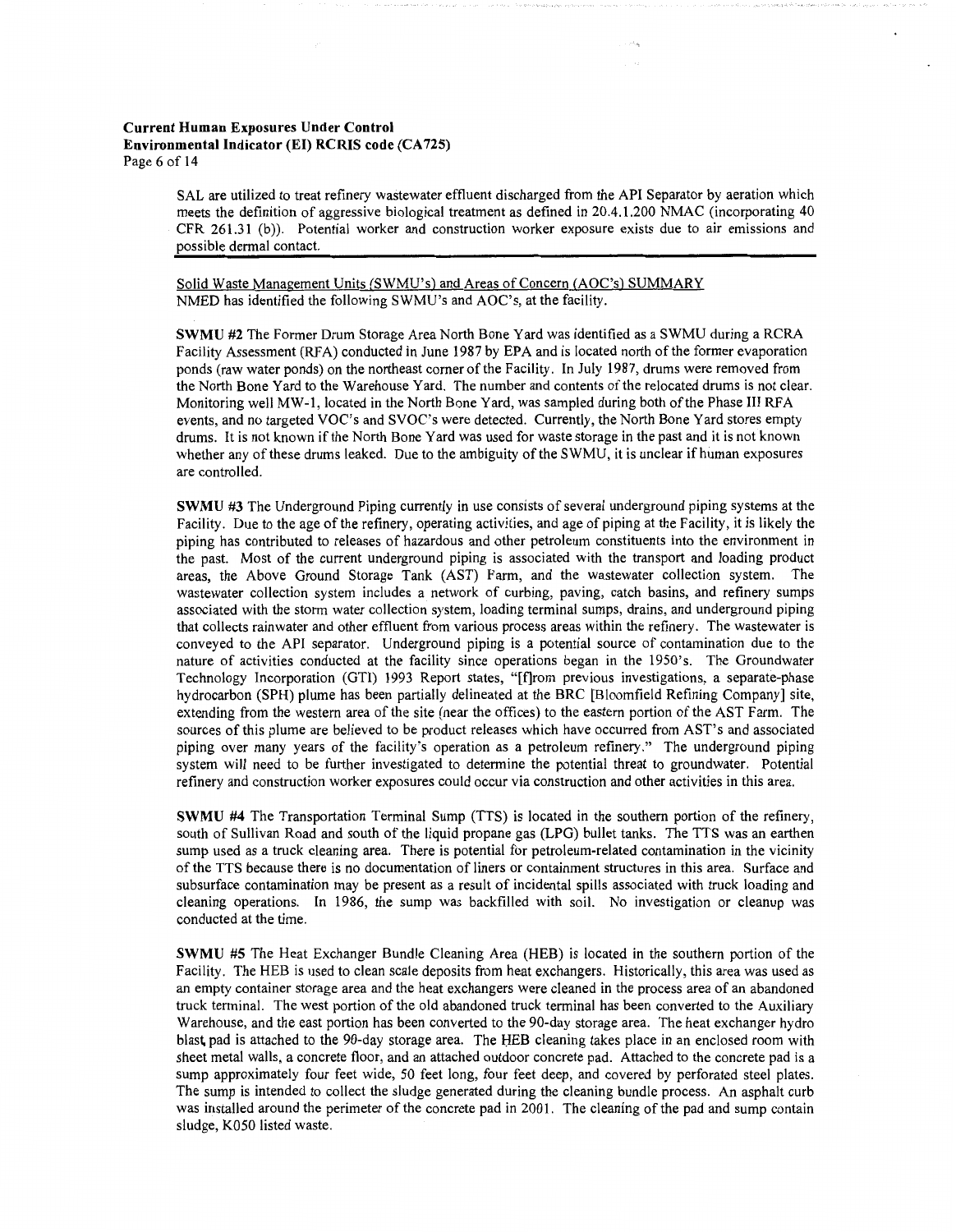# **Current Human Exposures Under Control Environmental Indicator (El) RCRIS code (CA 725)**  Page 7 of 14

**SWMU #6** The Abandoned Underground Piping consists of several networks of abandoned underground piping at the Facility, and may have leaked petroleum and other hazardous constituents into the environment. Underground piping is a potential source of contamination due to the nature of activities conducted at the Facility over the years.

**SWMU** #7 Raw Water Ponds (Fresh Water Ponds) historically, the Raw Water Ponds were known as the North and South Evaporation Ponds (N & S EP) and functioned as refinery wastewater treatment ponds. Currently the ponds are referred to as the Raw Water Ponds or the Fresh Water Ponds. The Ponds are located northeast of the process area and west of the Fire Training Area. The Raw Water Ponds are lined with four to six inches of bentonite clay and estimated to have a seepage rate of approximately 10 to 20 gallons per minute (gpm). Historically, treated wastewater from the North Oily Water Pond (North aeration lagoon) was transferred to the Raw Water Ponds. From the Raw Water Ponds, the water was evaporated or transferred to the spray irrigation area to enhance evaporation. The Raw Water Ponds were decommissioned in 1994 or 1995 after the construction of the Class I injection well, which currently receives treated refinery wastewater. Upon decommissioning, the Evaporation Ponds were converted to the Raw Water Ponds for storage of river water pumped from the San Juan River prior to treatment for use in refinery operations. In July 2003, hydrocarbons were found in the  $#1$  East Outfall located northwest of the Raw Water Ponds on the north side of Hammond Ditch. In order to prevent hydrocarbon constituents from entering into the San Juan River, the Respondents installed a recovery system that employed a collection tank and a pump at the #1 East Outfall. The water/hydrocarbon mixture from #1 East outfall is routed to Tank #38. The effluent from Tank #38 is routed to a separator tank set up for gravitational separation of the mixed hydrocarbon effluent. The recovered oil is routed to a 25,000-gallon vessel (V-610) and the water underflow is routed to the refinery's Raw Water Ponds. The effluent entering the Raw Water Ponds has contained concentrations of benzene that exceeded the WQCC standards and MCL. Due to benzene exceedances and historical use of the ponds, petroleum contamination may be present in the pond water and pond sediments.

**SWMU #8** The Inactive Landfill (formally called the Landfill) is a low-lying area located east of the Tank Farm and south of the Fire Training Area; its dimensions are unknown. The Inactive Landfill is currently not in use. It is unlined and does not have a waterproof cover, although it has been covered with soil. In October of 1984, visually contaminated soil from the aeration ponds (classified as K051 API separator sludge) was removed and disposed of in the Inactive Landfill. In November 1989, approximately 2,000 cubic yards of contaminated soil was stockpiled at the landfill area. In April I 991, the refinery operators petitioned EPA for a delisting determination for the soil, which was granted by EPA. The actual date of landfill closure is unclear.

**SWMU #9** The Landfill Pond was an unlined, low-lying natural depression that resulted from blockage of an existing arroyo during the construction of the Hammond Ditch. The Landfill Pond was located east of the Fire Training Area and northeast of MW-8. The Landfill Pond collected water from Hammond Ditch, storm water drainage from the surrounding area, and possibly other fluids associated with the Inactive Landfill. In 1985, 13 surface soil samples were collected during closure activities. Benzene was detected at I, 300 µg/kg. The low-lying area was filled in with no protective cover and the site has been graded to conform to the general contours of the surrounding arroyo. The Landfill Pond no longer exists. The precise closure date is unknown, but appears to have occurred in January or February of 1994. A closure plan was submitted in 1986, NMED approved the closure plan in a letter dated January 25, 1994 from NMED to Giant titled Bloomfield Refining Company Landfill Pond Closure Plan Approval; however, no closure report, closure certification or closure verification documentation is in NMED's administrative record.

**SWMU #10** The Fire Training Area is located in the northeast portion of the Facility, north of the Inactive Landfill and east of the Raw Water Ponds. The Fire Training Area is utilized to train employees and the Bloomfield New Mexico Fire Department to fight fires that may occur at the Facility. This area stores holding tanks that contain diesel, gasoline, and other fuels used to set fires for training purposes. In the 1987 RCRA RFA, black oily stains were noted on the ground around several of the fuel holding tanks.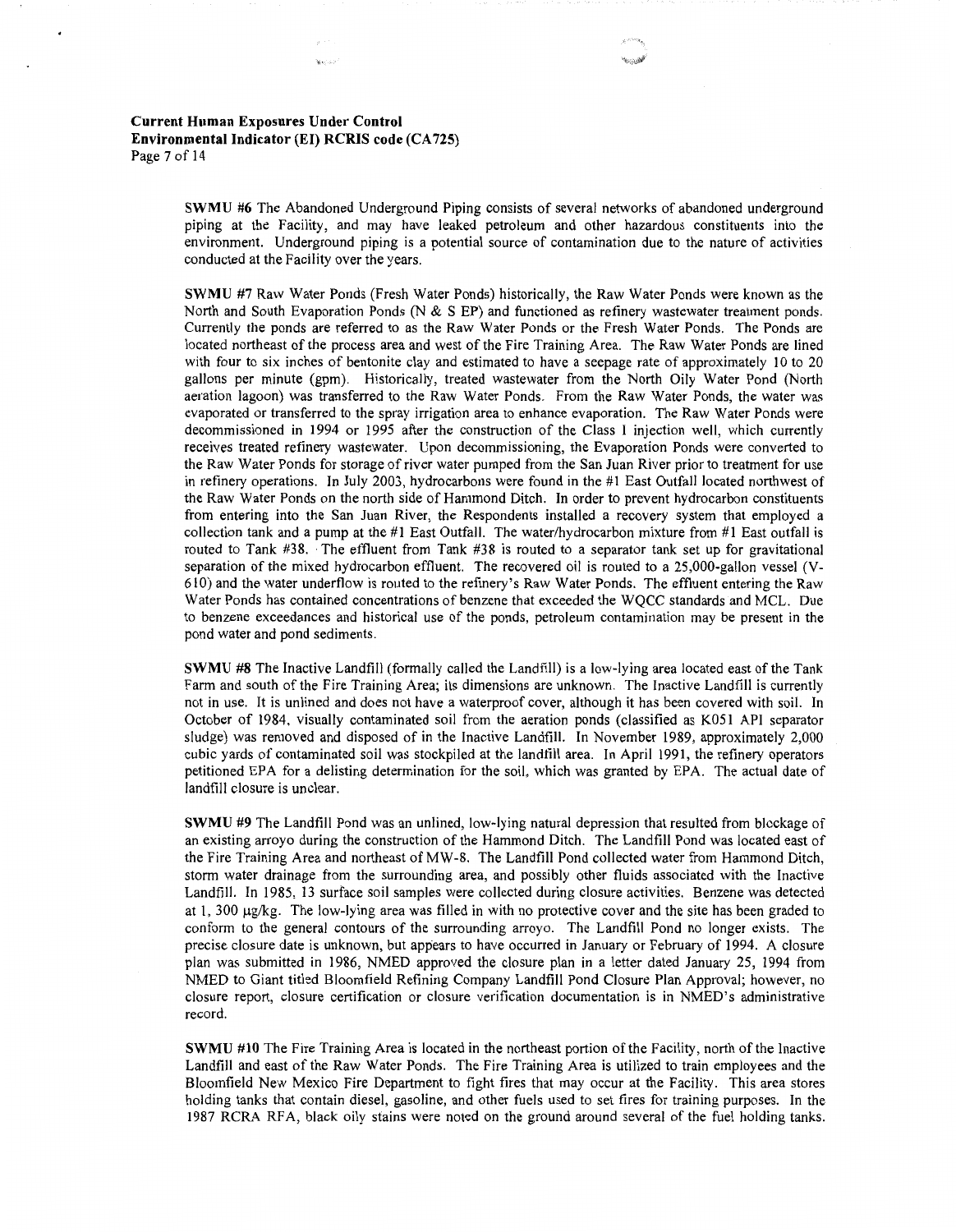## **Current Human Exposures Under Control Environmental Indicator (El) RCRIS code (CA 725)**  Page 8 of 14

Investigations conducted at the site have detected diesel-range hydrocarbon contamination in surface and subsurface soils. Petroleum compounds used during training exercises have been, and could potentially continue to be, released to soils and groundwater in the vicinity of the site.

**SWMU #11** The Spray Irrigation Area is a 10-acre parcel of land located in the southeast portion of the refinery. The 1984 Discharge Plan submitted to OCD identified the Spray Irrigation Area as an area bordered by an earthen berm to prevent surface drainage into nearby drainage channels. It was used to dispose of refinery wastewater by evaporation. A four-inch aluminum pipe was used to carry wastewater from the evaporation ponds (Raw Water Ponds) to sprinkler heads located across the 10-acre parcel. Spray irrigation took place primarily between the months of March and October. OCD required the Facility to conduct soil sampling at the unit and to install a groundwater monitoring well (MW-5) as part of a site investigation. Petroleum contamination was not detected during the investigation. MW-5 is located in the irrigation plot and is currently dry. Use of the Spray Irrigation Area was discontinued in 1994. An office building and an asphalt parking lot currently occupy the site.

**SWMU #12** The API Separator is located in the process area of the refinery, south of the aeration lagoons. Fluids from the Facility's wastewater collection system, tank farm sumps, and sewer lines within the process areas are sent to the API separator. The API Separator generates listed hazardous waste (API Separator Sludge (K051). The API Separator is a large double chambered steel-reinforced concrete tank that uses gravity to separate the wastewater into three components: a sludge layer that sinks to the bottom of the separator, a scum layer containing oil that floats to the top and is returned back to the refinery process, and a clarified effluent in the middle that contains characteristic listed hazardous waste (D018). This last component is discharged from the API separator and sent to the aeration lagoons for treatment. In April 1994, a floating roof was installed on the API Separator consisting of a liquid mounted primary seal and secondary wiper seal.

**SWMU # 13** The Process Area is located in the northwest portion of the refinery and houses most of the refinery's process units. The Process Area includes the crude unit, reforming unit, fluidized catalytic cracking unit, sulfur recovery unit, poly unit, merox treater unit, diesel hydrotreating unit, and the wastewater treatment system, including the API Separator and aeration lagoons (surface impoundments). The Process Area also incorporates pumps, valves, and piping systems used throughout the Facility to transfer various liquids among tanks and process units. The Process Area is documented as a suspected spill area. The crude unit is the site of a documented spill that occurred in 1986. Tanks 3, 4, and 5 are considered probable source areas of petroleum contamination. Bordering the process area to the north is Hammond Ditch and monitoring wells MW-45 and MW-47. SPH has collected in the french drain system constructed beneath the ditch and was discovered in substantial quantities in the monitoring wells. Both SPH and dissolved hydrocarbons are present in soil and groundwater beneath the process area.

**SWMU #14** Tank 3, 4, and 5 are located in the Process Area, south of recovery well (RW-9) and north of the merox treater unit. In March 2000, 500 barrels ofreformate spilled from the tanks and was contained by berms in the vicinity of the tanks. Currently, Tanks 3 and 4 contain mid-grade gasoline; Tank 5 contains isomerate. The recovery wells located north of these tanks (the direction of groundwater flow) RW-22, RW-9, and RW-23 have all contained SPH since 2004.

**SWMU # 15** Tank Farm Area is located east of the El Paso Pipeline and north of Sullivan Road in the central portion of the Facility. The Tank Farm Area consists of above ground storage tanks that store crude oil, intermediate feedstocks, finished-products, chemicals, and water. The tank sizes range from 1,000 barrels to 110,000 barrels. Over the years of operation, various releases have occurred due to spills and leaks from the tanks. Tanks 19, 22, and 26 have historically released diesel, gasoline, and kerosene of which an estimated 141 barrels were not recovered. The following tanks have documented leak repairs: 17, 18, 19, 20, 23, 24, 25, 26, 29, 30, and 31. The volume and type of product released to the environment from leaking tanks is not documented and the releases have not been characterized.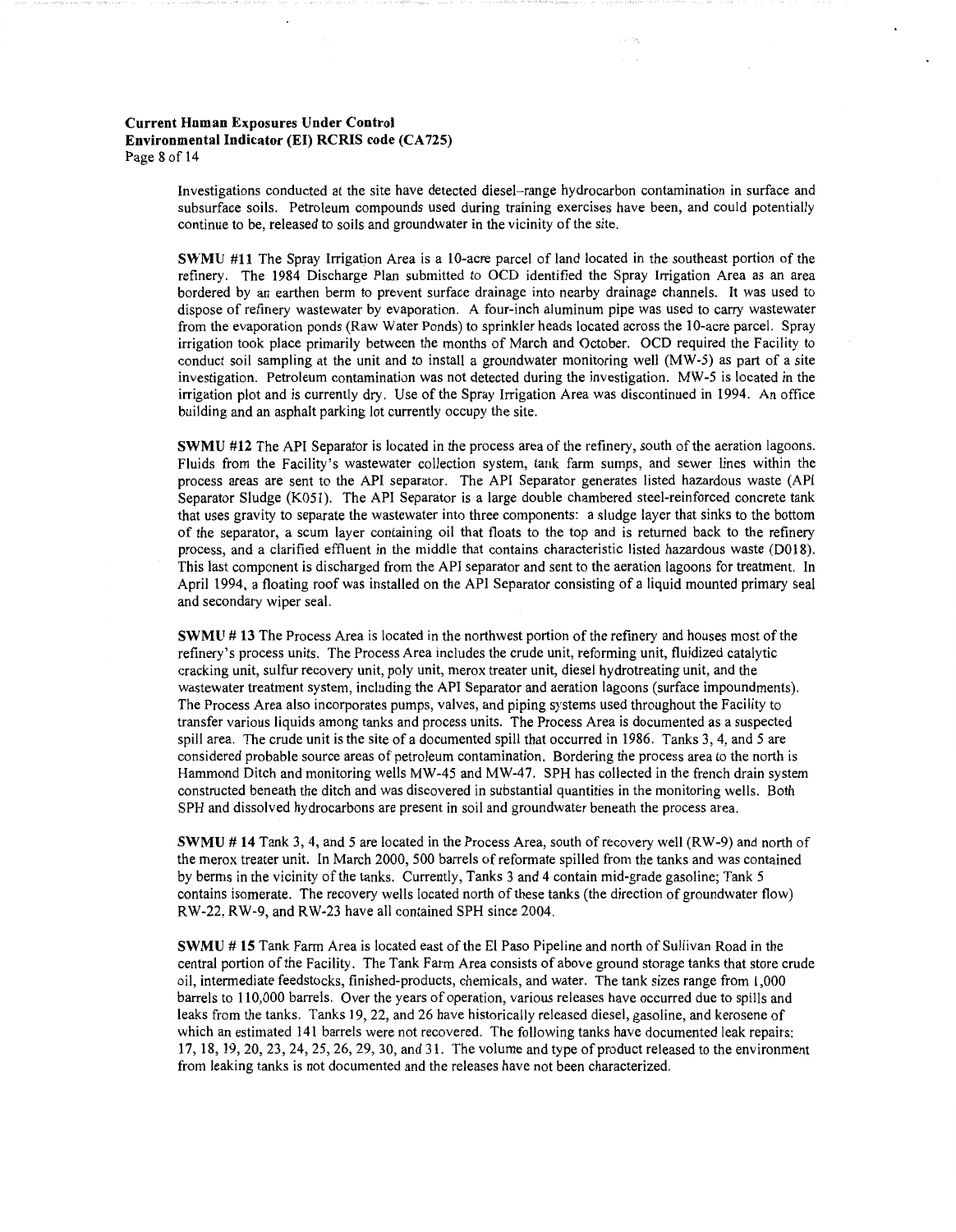## **Current Human Exposures Under Control Environmental Indicator (EI) RCRIS code (CA 725)**  Page 9 of 14

**SWMU # 16** The Active Landfill is located east of the Fire Training Area. The Active Landfill is unlined and the dimensions and volume are unknown. The Active Landfill operation is regulated by OCD and is currently used to dispose of fluidized catalytic cracking fines and sulfur.

**SWMU # 17** The River Terrace Area is located adjacent to the San Juan River north of the refinery process units. In 1999, the Facitly installed sheet pilings and a bentonite slurry wall adjacent to the San Juan River. The bentonite slurry and sheet pile barrier wall extends around the perimeter of the riverbank from the base of the bluff east of the refinery process area to the refinery river water supply inlet station. The bentonite slurry and sheet pile barrier wall was installed to prevent SPH and dissolved-phased hydrocarbons from migrating into the San Juan River. Between October 2004 and April 2005, the Facility completed another investigation in the riverbank area to evaluate the presence of petroleum contamination in groundwater on the refinery side of the bentonite slurry and sheet pile barrier wall. The investigation determined that petroleum contamination is present in the vicinity of the sheet pile/bentonite slurry wall barrier adjacent to the San Juan River and extending toward the refinery to the temporary wells east of the river inlet station. Hydrocarbons have been detected in monitoring well MW-49 located on the river side of the barrier. Human exposures are not controlled in this area based on the present contamination.

**SWMU # 18** The Warehouse Yard is a fenced-in area situated west of the refinery offices and identified as a SWMU during the June 1987 RFA. The Warehouse Yard was upgraded in 1988 to include a metal frame storage shed with concrete flooring, curbing, and a collection trench. Currently the Warehouse Yard stores drums containing lube oils and other products used in refinery processes. Recovery Well **#1** is located in the Warehouse Yard, where SPH has been detected historically; it is unclear if the SPH is a result of leaking drums.

**AOC #19** The Seep North ofMW-45 is located north of monitoring well MW-45 and was discovered in August 2004 during a site visit by NMED. SPH was discovered seeping from the bluff and migrating toward the San Juan River.

**AOC# 20** The Seep North ofMW-46 was discovered in November 2004. SPH and a water/hydrocarbon mixture were discovered seeping from the bluff and migrating toward the San Juan River. A containment structure was installed and recovered contaminated water is sent back through the wastewater treatment system.

**AOC# 21** The Seep North ofMW-47 was discovered in December 2004. SPH and a water/hydrocarbon mixture were discovered seeping from the bluff and migrating toward the San Juan River. A containment structure was installed and recovered contaminated water is sent back through the wastewater treatment system.

**AOC# 22** The Product Loading Rack and Crude Receiving Loading Racks are located in the southeastern portion of the Facility south of Sullivan Road. The loading and receiving racks are the location of known and suspected releases. The crude loading area was the site of a spill in April 1986, in which 200 barrels of diesel fuel spilled near the crude unit; 150 barrels were not recovered. The product loading rack and underground piping are potential sources of contamination. Petroleum contamination is present in monitoring wells located directly downgradient of the Product Loading Rack and Crude Receiving Rack. In August 2004, MW-25 contained 0.97 feet of SPH and samples from MW- 26 and MW-31 contained benzene concentrations of740 µg/L and 3,700 µg/L, respectively.

**AOC# 23** The Southeast Holding Ponds are located in the far southeast portion of the Facility south of Sullivan Road. The Southeast Holding Ponds are double lined constructed with 60-milimeter high density polyethylene (60 mm HDPE). The ponds are used as a holding basin for excess treated wastewater reportedly utilized when the injection well is under repair or at capacity.

**AOC# 24** Tank Area 41 and 43 are located in the southeastern portion of the Facility south of Sullivan Road and contain crude oil. This is an area of suspected releases. Contamination is present in monitoring wells located northwest of the tanks located generally downgradient from Tanks 41 and 43. In August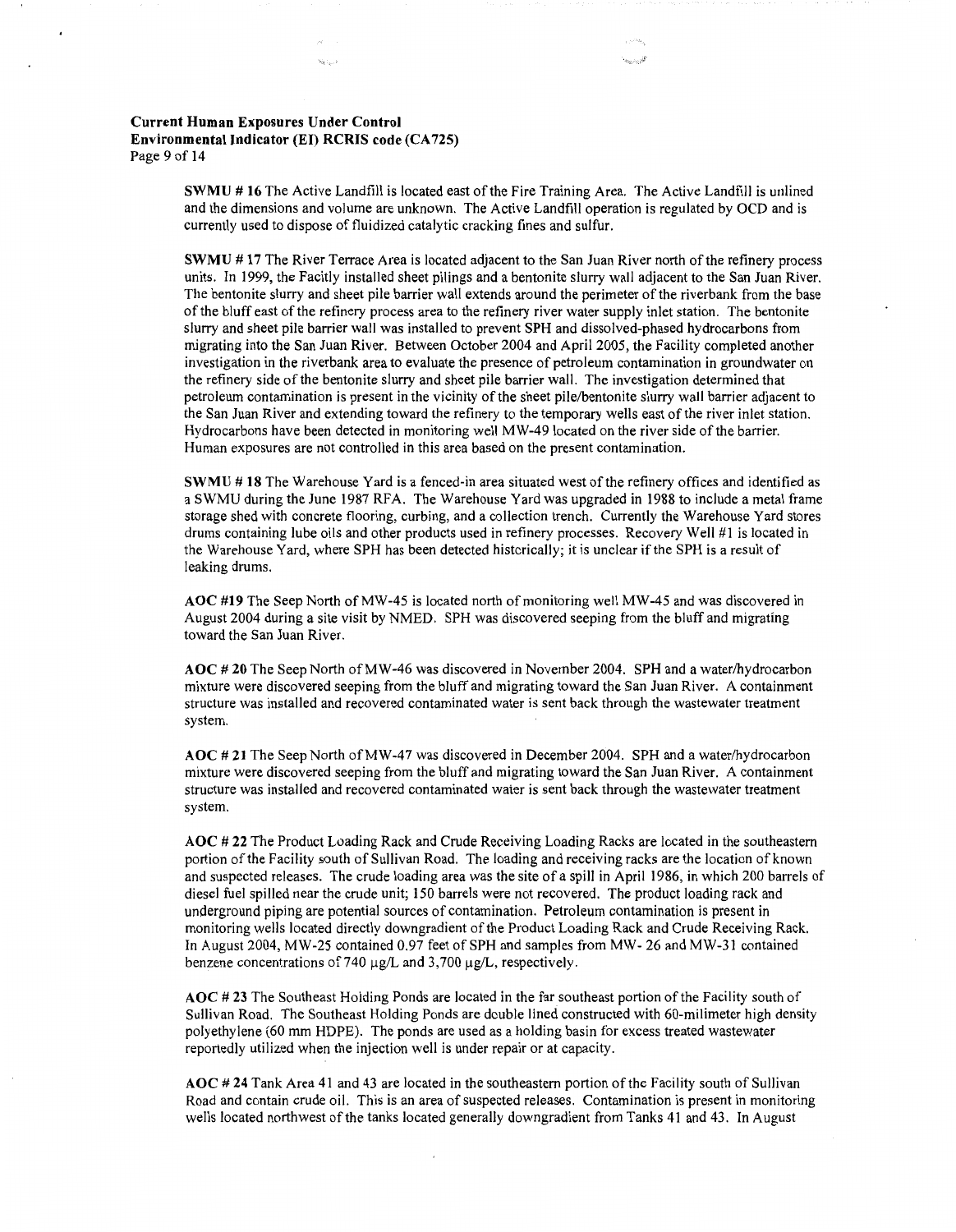## **Current Human Exposures Under Control Environmental Indicator (EI) RCRIS code (CA 725)**  Page 10 of 14

2004, MW-25 contained 0.97 feet of SPH and samples from MW- 26 and MW-31 contained benzene concentrations at 740 µg/L and 3,700 µg/L, respectively.

**AOC# 25** The Auxiliary Warehouse and 90-DayStorage Area are located in the southern portion of the Facility abutting the Heat Exchange Bundle Cleaning Area to the west. The Auxiliary Warehouse and 90- Day Storage Area were constructed from a metal.building that was a former abandoned truck terminal.

**AOC** # **26** The Tank Area 44 and 45 are located west of MW-5 in the southern portion of the facility, south of Sullivan Road. Tanks 44 and 45 store MTBE and naphtha. Tanks 44 and 45 may be a source of petroleum contamination detected nearby. MTBE is detected in a majority of the monitoring wells at the Facility indicating that a release may have occurred from Tank 44 or its ancillary equipment. A documented spill of naphtha occurred in November of 1984 from an unspecified storage tank in this area.

#### **References**

EPA, August 25, 1987, *Preliminary Review Report/Visual Site Inspection Bloomfield Refining Company,*  pages: Section 2.7 page 2-6; Section 3.4.1.4 pages 3-14-3-16.

Groundwater Technology, Inc., March 1993, *RCRA Facility Investigation Task I: Description of Current Conditions,* pages: Sections 1.2 page 4; Section 1.3 pages 4-7; Section 1.5 pages 9-11; Section 2.1 pages 12-15; Section 3.0 pages 17, 19-20, 22, 24, 27-28; Appendix A, 9-11.

Groundwater Technology, Inc., November 1994, *RCRA Facility Investigation/Corrective Measures Study Report,* pages: Section 1.0 page 2; Section 2.0 page 14, 15; Section 3.0, Section 5.0 pages 38-39.

New Mexico Environment Department, February 2, 1999, *RCRA Corrective Action, Environmental Indicator (El} RCRIS code (CA 725).* 

RCRA Facility Investigation Task 2 Work Plan, Bloomfield Refining Company (1993) and Discharge Plan Application, Site Investigation and Abatement Plan dated, (July 1999) *(revision in preparation}* 

Giant Refining Company, January 30, 1996, *Part B Operating Permit Application For Hazardous Waste Treatment Surface Impoundments NMD 089 416 416,* pages: Section 2.4, 2.5, 2.6.

BR, September 2001, *Discharge Plan Application, Site Investigation and Abatement Plan CMS Volume II (Discharge Plan),* pages: Table 1, Table 2, Appendix A.

Bloomfield Refinery, September 2002, *Supplement to Bloomfield Refinery Discharge Plan Application, Site Investigation and Abatement Plan CMS* Volume 1, pages: Attachment OCD 2.

Giant Refining Company, December 23, 2003, *Notification of Separate-Phase Hydrocarbon In Monitor Well #47.* 

GRCB, December 2003, *Solid Waste Management Assessment Report.* 

Schmaltz, Randy, October 15, 2003, email # *I East Outfall* 

Schmaltz, Randy, August 13, 2003, *#1 East Outfall Hydrocarbon.* 

New Mexico Energy, Minerals, and Natural Resources, Oil Conservation Division, August 13, 2004, *Emergency Action Directive.* 

Giant Refining Company, December 9, 2004, *Topographic Map Request.*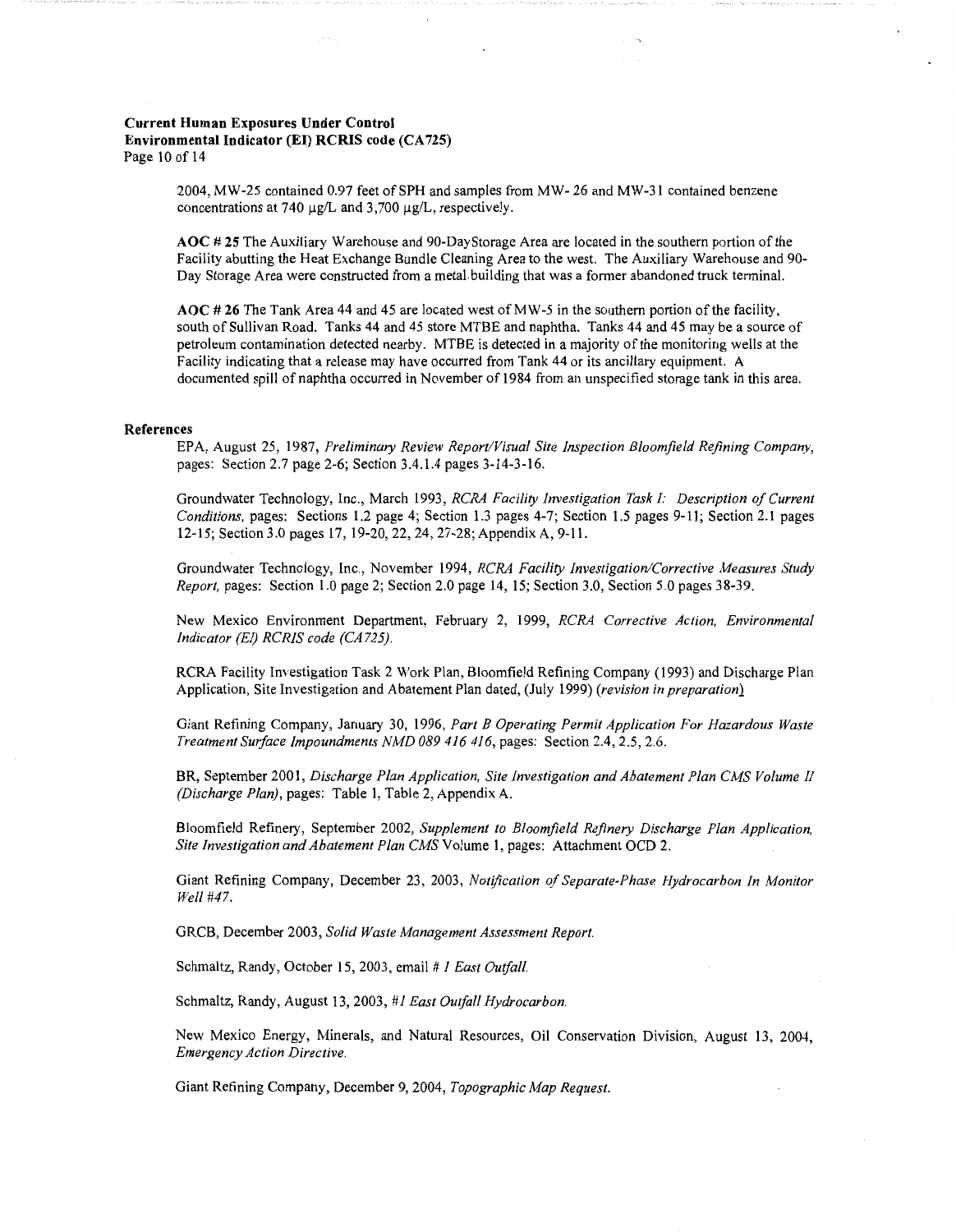## **Current Human Exposures Under Control Environmental Indicator (El) RCRIS code (CA 725)**  Page **11** of 14

San Juan Refining Company (SJRC), April 2004, *Gruond (sic) Water Remediation and Monitoring Annual Report,* pages: ii, iv, Tables Section.

and and **Second Service** 

Schmaltz, Randy, November 24, 2004, *Giant Bloomfield Refinery - River Terrace Sheet Pile Are.* 

Schmaltz, Randy, December 7, 2004, *Release Progress Report 12-7-04.* 

Schmaltz, Randy, September 15, 2004, email: *Release North of MW-45 Progress Report.* 

Schmaltz, Randy, November 5, 2004, email: *Release Progress Update 11/15/04*.

Giant Refinery, November 15, 2005, *Giant Refining Fax.* 

San Juan Refining Company, April 2005, *2004 Groundwater Remediation and Monitoring Annual Report,*  San Juan Refining, Volume **1,** pages: Sections 2, Section 7, Section 9.

San Juan Refining Company, July, 2005, *OCD Discharge Plan Application,* pages: Section 5.0, Section 7.0, and Section 9.0.

Giant Bloomfield Refinery, October 28, 2005, *Bioventing Monitoring Plan (Revised) River Terrace Voluntary Corrective Measures,* pages: Appendix C.

GRCB, January 2005, Giant Bloomfield Refinery - NMED *Conditional Approval of River Terrace Area Voluntary Corrective Measures Plan,* Response to NMED Conditions of Approval.

New Mexico Environment Department, November 15, 2005, *Communication Record-Active Land farm.* 

Malcolm Pirnie (prepared for Giant Refining Company, Bloomfield, New Mexico), June 2006, *Interim Measures Implementation Report North Boundary Barrier and Collection System.*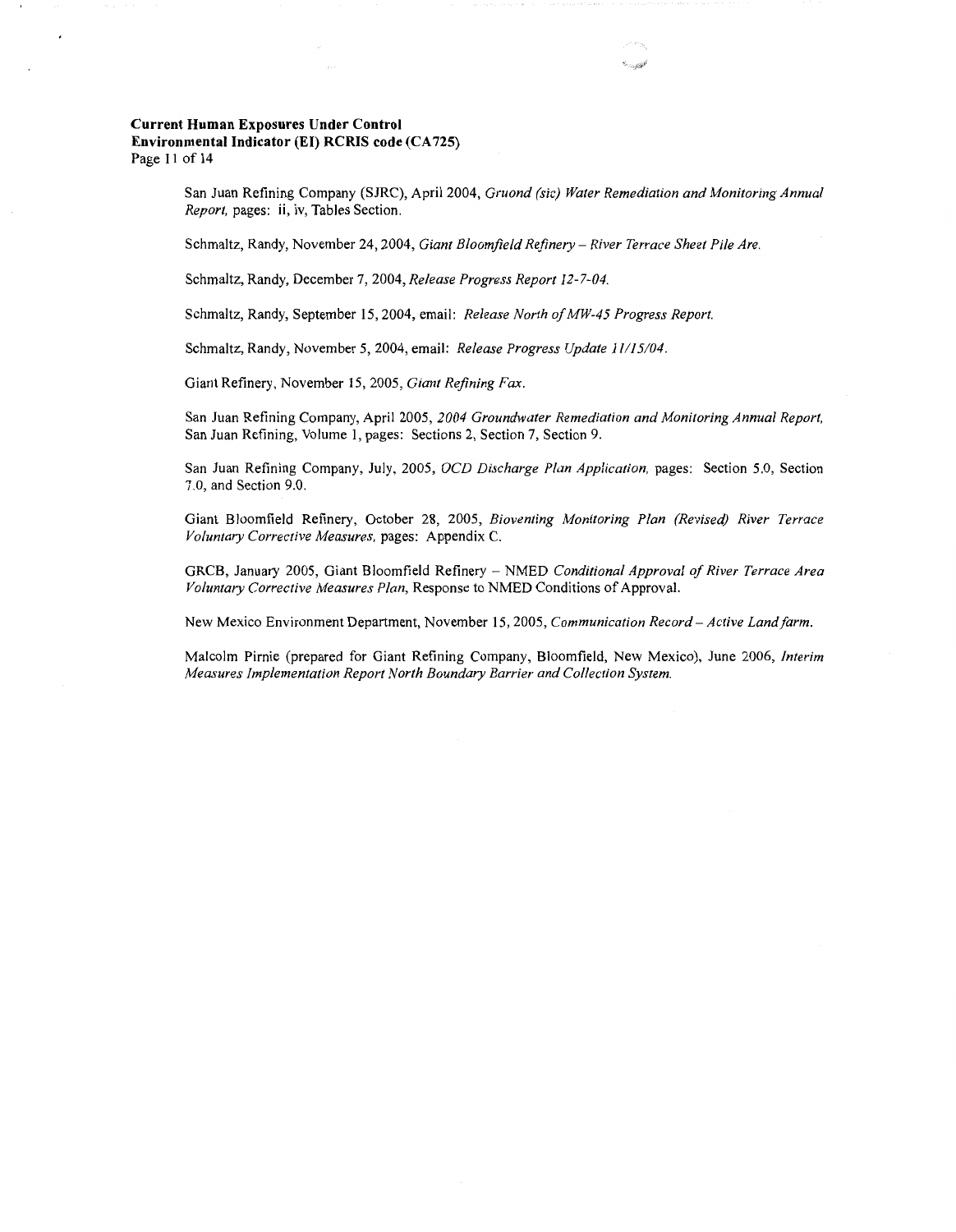## **Current Human Exposures Under Control Environmental Indicator (El) RCRIS code (CA 725)**  Page 12 of 14

3. Are there **complete pathways** between "contamination" and human receptors such that exposures can be reasonably expected under the current (land- and groundwater-use) conditions?

# Summary Exposure Pathway Evaluation Table

#### Potential **Human Receptors** (Under Current Conditions)

| "Contaminated" Media Residents Workers Day-Care Construction Trespassers Recreation Food <sup>3</sup> |                         |            |                        |            |            |           |           |
|-------------------------------------------------------------------------------------------------------|-------------------------|------------|------------------------|------------|------------|-----------|-----------|
| Groundwater                                                                                           | No                      | Yes        | No.                    | Yes        | Yes        | No        | <u>No</u> |
| Air (indoors)                                                                                         |                         |            |                        |            |            |           |           |
| Soil (surface, e.g., $\leq 2$ ft)                                                                     | No.                     | $Yes$      | <u>No</u>              | <u>Yes</u> | $Yes$      | <u>No</u> | <u>No</u> |
| Surface Water                                                                                         | <u>No</u>               | <u>Yes</u> | <u>No</u>              | $Yes$      | Yes        | Yes       | <u>No</u> |
| Sediment                                                                                              | No                      | <u>Yes</u> | <u>No</u>              | <u>Yes</u> | <u>Yes</u> | No.       | No        |
| Soil (subsurface e.g., $>2$ ft) No                                                                    |                         | $Yes$      | $\overline{\text{No}}$ | <u>Yes</u> | <u>No</u>  | <u>No</u> | <u>No</u> |
| Air (outdoors)                                                                                        | $\underline{\text{No}}$ | Yes        | No                     | Yes        | Yes        | No        | No        |

Instructions for Summary Exposure Pathway Evaluation Table:

1. Strike-out specific Media including Human Receptors' spaces for Media which are not "contaminated") as identified in #2 above.

2. Enter "yes" or "no" for potential "completeness" under each "Contaminated" Media -- Human Receptor combination (Pathway).

Note: In order to focus the evaluation to the most probable combinations some potential "Contaminated" Media - Human Receptor combinations (Pathways) do not have check spaces ("\_\_"). While these combinations may not be probable in most situations they may be possible in some settings and should be added as necessary.

- If no (pathways are not complete for any contaminated media-receptor combination) skip to #6, and enter "YE" status code, after explaining and/or referencing condition(s) in-place, whether natural or man-made, preventing a complete exposure pathway from each contaminated medium (e.g., use optional Pathway Evaluation Work Sheet to analyze major pathways).
- X If yes (pathways are complete for any "Contaminated" Media Human Receptor combination) - continue after providing supporting explanation.
- If unknown (for any "Contaminated" Media Human Receptor combination) skip to #6 and enter "IN" status code

Rationale and Reference(s): There is potential for refinery worker and construction worker exposure at the following SWMUs and AOCs: the Process Areas, the Tank Farms, the Aeration Ponds, underground piping active and inactive, Transportation Terminal Sump, Raw Water Ponds, Fire Training Area, API Separator, Tank 3, 4, and 5, Tank Farm Area, Active Landfill, River Terrace Area, Seep North of MW-45, Seep North of MW-46, Seep North of MW-47, Product Loading Rack and Crude Receiving Loading Racks, Tank Area 41 and 43, Auxiliary Warehouse and 90-Day Storage Area, and the Tank Area 44 and 45. Although interim measures have been implemented at the seeps, there is still a possibility for residual contaminants from the bluff and drainages to migrate to the San Juan River. The River Terrace Area is hydraulically connected to the San Juan River and is also contaminated with hydrocarbons. There is potential for exposure to recreational users of the San Juan River. In particular, if the recreational users were to exit the river on the river bank side of the refinery. See references under number 2 pages 9-10.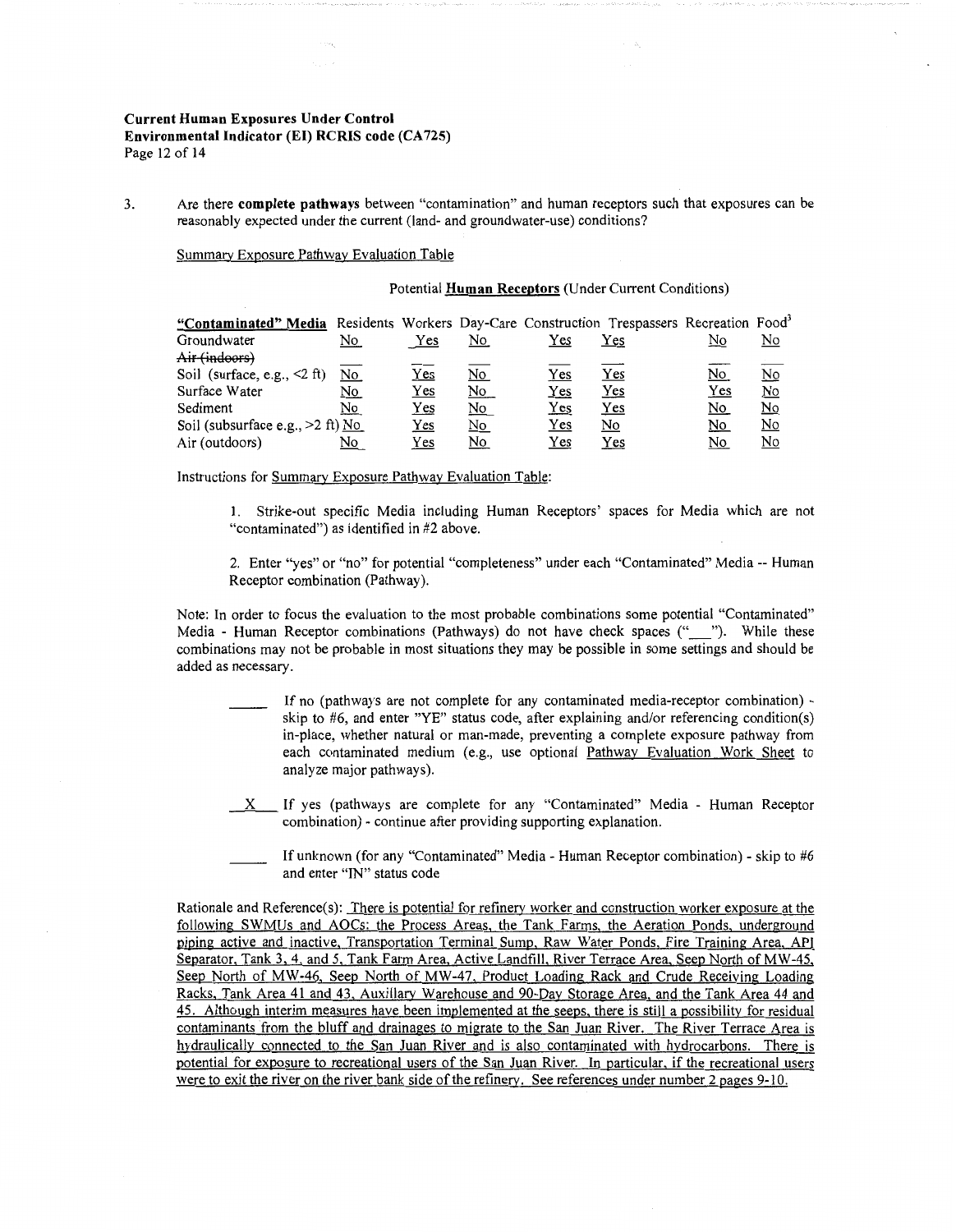## **Current Human Exposures Under Control Environmental Indicator (EI) RCRIS code (CA 725)**  Page 13 of 14

 $\mathbf{G}_{\mathbf{G} \leftarrow \mathbf{S}}$ 

3 Indirect Pathway/Receptor (e.g., vegetables, fruits, crops, meat and dairy products, fish, shellfish, etc.)

فلارد دنة

4. Can the **exposures** from any of the complete pathways identified in #3 be reasonably expected to be **"significant"<sup>4</sup>**(i.e., potentially "unacceptable" because exposures can be reasonably expected to be: 1) greater in magnitude (intensity, frequency and/or duration) than assumed in the derivation of the acceptable "levels" (used to identify the "contamination"); or 2) the combination of exposure magnitude (perhaps even though low) and contaminant concentrations (which may be substantially above the acceptable "levels") could result in greater than acceptable risks)?

- If no (exposures can not be reasonably expected to be significant (i.e., potentially "unacceptable") for any complete exposure pathway) - skip to #6 and enter "YE" status code after explaining and/or referencing documentation justifying why the exposures (from each of the complete pathways) to "contamination" (identified in #3) are not expected to be "significant."
- **\_X\_** If yes (exposures could be reasonably expected to be "significant" (i.e., potentially "unacceptable") for any complete exposure pathway) - continue after providing a description (of each potentially "unacceptable" exposure pathway) and explaining and/or referencing documentation justifying why the exposures (from each of the remaining complete pathways) to "contamination" (identified in #3) are not expected to be "significant."

If unknown (for any complete pathway) - skip to #6 and enter "IN" status code

#### Rationale and Reference(s):

There is potential for worker and construction worker exposure at the following SWMUs and AOCs: the Process Areas, the Tank Farms, the Aeration Ponds, underground piping active and inactive, Transportation Terminal Sump, Raw Water Ponds, Fire Training Area, AP! Separator, Tank 3, 4, and 5, Tank Farm Area, Active Landfill, River Terrace Area, Seep North of MW-45, Seep North of MW-46, Seep North of MW-47, Product Loading Rack and Crude Receiving Loading Racks, Tank Area 41 and 43, Auxiliary Warehouse and 90-Day Storage Area, and the Tank Area 44 and 45. Although interim measures have been implemented at the Seeps and the River Terrace, there is still a possibility for residual contaminants from the bluff, drainages, and river bank area to migrate to the San Juan River. See reference in number 2, page 9-10.

- 5. Can the "significant" **exposures** (identified in #4) be shown to be within **acceptable** limits?
	- If yes (all "significant" exposures have been shown to be within acceptable limits) continue and enter "YE" after summarizing and referencing documentation justifying why all "significant" exposures to "contamination" are within acceptable limits (e.g., a site-specific Human Health Risk Assessment).
	- **X** If no (there are current exposures that can be reasonably expected to be "unacceptable")continue and enter "NO" status code after providing a description of each potentially "unacceptable" exposure.
	- If unknown (for any potentially "unacceptable" exposure) continue and enter "IN" status code